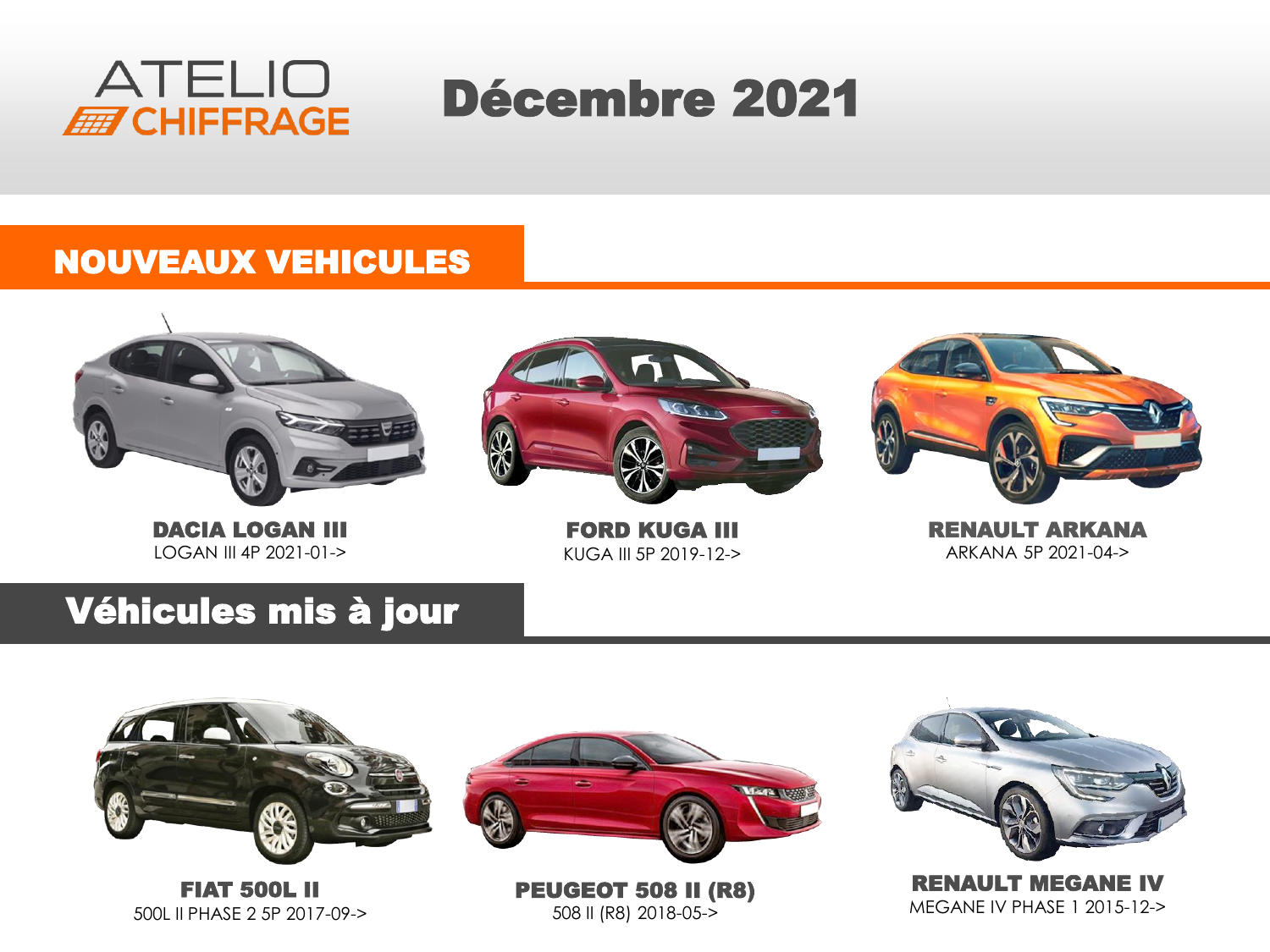

Nouveaux véhicules

#### Niveau Complet

| <b>MARQUE</b>    | <b>MODELE</b>                                                                            | <b>MARQUE</b>  | <b>MODELE</b>                                                                                |
|------------------|------------------------------------------------------------------------------------------|----------------|----------------------------------------------------------------------------------------------|
| <b>AUDI</b>      | Q7 II PHASE 2 5P 2019-09->                                                               | <b>RENAULT</b> | MASTER III L4 PLATEAU DOUBLE CABINE PHASE 2 4P -<br>3500-LONG (4332mm) 2015-02->2020-04      |
| <b>DACIA</b>     | LOGAN III 4P 2021-01->                                                                   | <b>RENAULT</b> | MASTER III L4H2 CABINE APPROFONDIE PHASE 2 4P -<br>3500-LONG (4332mm) HAUT 2017-02->2020-04  |
| <b>FORD (EU)</b> | KUGA III 5P 2019-12->                                                                    | <b>RENAULT</b> | MASTER III L4H2 CABINE APPROFONDIE RJ PHASE 2<br>4P-3500-LONG (4332mm) HAUT 2017-02->2020-04 |
| <b>JAGUAR</b>    | F-PACE PHASE 2 5P 2021-01->                                                              | <b>RENAULT</b> | MASTER III L4H2 RJ PHASE 2 3P -3500- LONG<br>(4332mm) HAUT 2015-09->2020-04                  |
| <b>RENAULT</b>   | MEGANE IV BERLINE PHASE 14P 2016-10->                                                    |                | <b>SUZUKI-SANTANA IGNIS III PHASE 2 5P 2020-03-&gt;</b>                                      |
| <b>RENAULT</b>   | ARKANA 5P 2021-04->                                                                      | <b>TOYOTA</b>  | MIRAI II 4P 2021-04->                                                                        |
| <b>RENAULT</b>   | MASTER III L1H1 CABINE APPROFONDIE PHASE 2 4P -<br>2800- COURT (3182mm) 2016-10->2020-04 |                |                                                                                              |
| <b>RENAULT</b>   | MASTER III L2 BENNE DOUBLE CABINE PHASE 2 4P -<br>3500- MOYEN (3682mm) 2017-09->2020-04  |                |                                                                                              |
| <b>RENAULT</b>   | MASTER III L2H2 COMBI PHASE 2 4P -3500- MOYEN<br>(3682mm) HAUT 2014-06->2020-04          |                |                                                                                              |
| <b>RENAULT</b>   | MASTER III L2H2 FOURGON PHASE 2 4P-3100-<br>MOYEN (3682mm) HAUT 2018-05->2020-04         |                |                                                                                              |
| <b>RENAULT</b>   | MASTER III L3 BENNE PHASE 2 2P -3500- LONG<br>(4332mm) 2017-09->2020-04                  |                |                                                                                              |
| <b>RENAULT</b>   | MASTER III L3 GRAND VOLUME PHASE 2 4P-3500-<br>LONG (4332mm) 2018-10->2020-04            |                |                                                                                              |
| <b>RENAULT</b>   | MASTER III L3 GRAND VOLUME RJ PHASE 2 4P -3500-<br>LONG (4332mm) 2019-06->2020-04        |                |                                                                                              |
| <b>RENAULT</b>   | MASTER III L3H2 PHASE 2 4P -3100- LONG (4332mm)<br>HAUT 2018-05->2020-04                 |                |                                                                                              |
| <b>RENAULT</b>   | MASTER III L4 GRAND VOLUME PHASE 2 4P-3500-<br>LONG (4332mm) 2018-06->2020-04            |                |                                                                                              |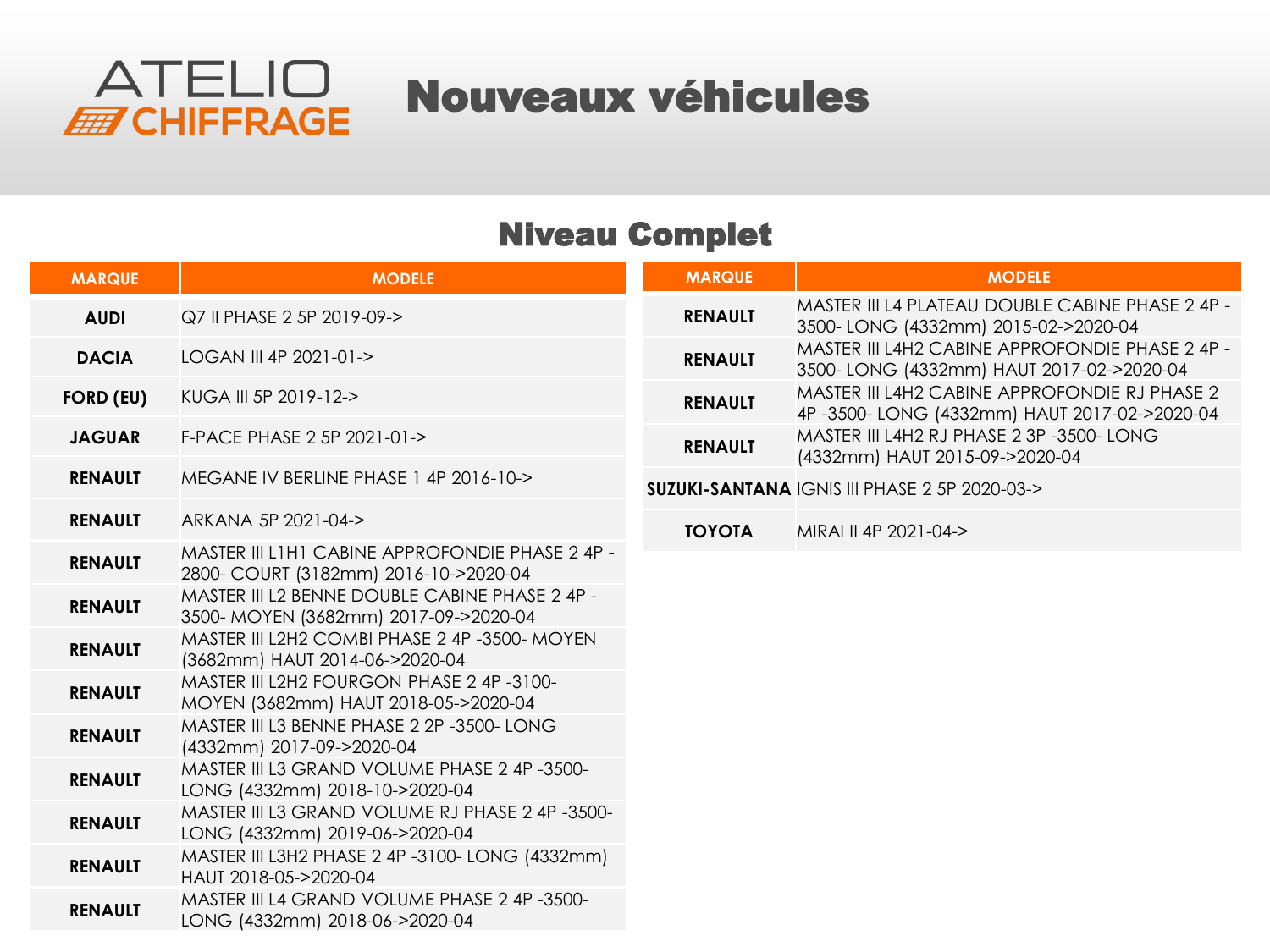

## Nouveaux véhicules

#### Niveau Entretien

| <b>MARQUE</b>  | <b>MODELE</b>                                          |
|----------------|--------------------------------------------------------|
| <b>BMW</b>     | SERIE 4 II COUPE (G22) 2P 2020-09->                    |
| <b>BMW</b>     | SERIE 4 II CABRIOLET (G23) 2P 2020-12->                |
| <b>HYUNDAI</b> | TUCSON III 5P 2021-01->                                |
| <b>HYUNDAI</b> | IONIQ5 5P 2021-04->                                    |
| <b>JEEP</b>    | GLADIATOR 4P 2020-09->                                 |
| <b>PEUGEOT</b> | 308 III 5P 2021-04->                                   |
| <b>PEUGEOT</b> | 308 III BREAK 5P 2021-07->                             |
| <b>PORSCHE</b> | 911 CARRERA IV COUPE (996) 2P 1998-02->2005-06         |
| <b>PORSCHE</b> | 911 CARRERA IV CABRIOLET (996) 2P 1998-02->2005-<br>06 |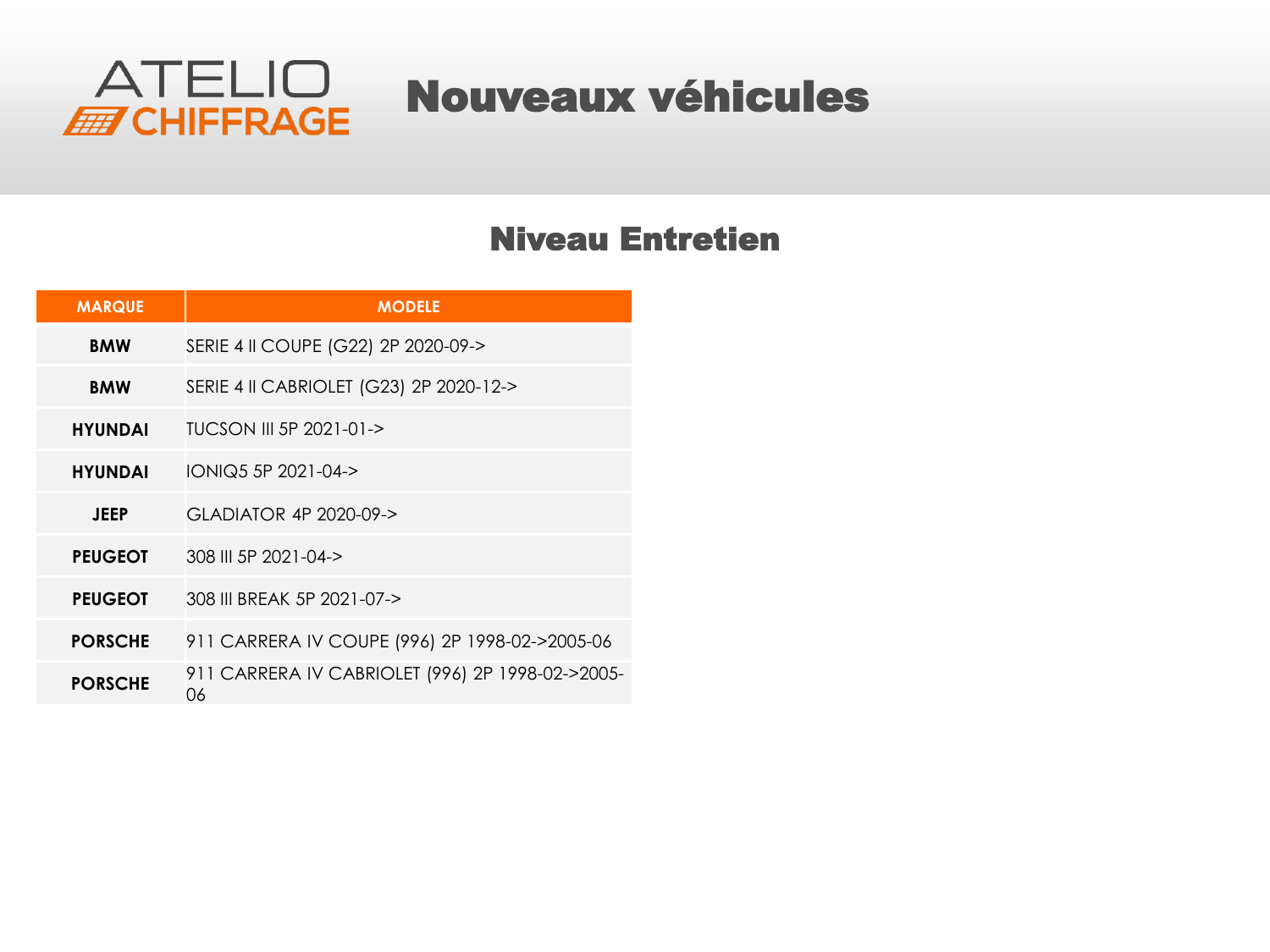

| <b>MARQUE</b>   | <b>MODELE</b>                                                     | <b>MARQUE</b>   | <b>MODELE</b>                                                                |
|-----------------|-------------------------------------------------------------------|-----------------|------------------------------------------------------------------------------|
| <b>FIAT</b>     | 500L II PHASE 2 5P 2017-09->                                      | <b>MERCEDES</b> | VITO III FOURGON (447) 4P EXTRA LONG (3430mm)<br>$2015 - 02 - 5$             |
| <b>FIAT</b>     | 500L II LIVING PHASE 2 5P 2017-09->                               | <b>MERCEDES</b> | VITO III FOURGON (447) 4P LONG (3200mm) 2014-<br>$09 - >$                    |
| <b>FIAT</b>     | SEDICI PHASE 2 5P 2009-09->2014-12                                | <b>MERCEDES</b> | VITO III FOURGON (447) 5P EXTRA LONG (3430mm)<br>$2014 - 11 - >$             |
| <b>FIAT</b>     | PANDA III 5P 2012-01->                                            | <b>MERCEDES</b> | VITO III FOURGON (447) 5P LONG (3200mm) 2014-<br>$11 - >$                    |
| <b>KIA</b>      | SOUL II PHASE 1 5P 2014-02->                                      | <b>MERCEDES</b> | VITO III MARCO POLO (447) 4P LONG (3200mm)<br>$2015 - 10 - >$                |
| <b>MAZDA</b>    | 2 III PHASE 1 5P 2015-01->                                        | <b>MERCEDES</b> | VITO III MIXTO (447) 4P EXTRA LONG (3430mm) 2015-<br>$02 - >$                |
| <b>MAZDA</b>    | 2 III BERLINE PHASE 1 4P 2015-01->                                | <b>MERCEDES</b> | VITO III MIXTO (447) 4P LONG (3200mm) 2014-09->                              |
| <b>MAZDA</b>    | CX30 5P 2019-09->                                                 | <b>MERCEDES</b> | VITO III MIXTO (447) 5P EXTRA LONG (3430mm) 2014-<br>$   $ $ $ $\rightarrow$ |
| <b>MERCEDES</b> | CLASSE GLS II (X167) 5P 2019-06->                                 | <b>MERCEDES</b> | VITO III MIXTO (447) 5P LONG (3200mm) 2014-11->                              |
| <b>MERCEDES</b> | VITO III COMPACT (447) 4P COURT (3200mm) 2014-<br>$09 - >$        | <b>MERCEDES</b> | VITO III TOURER (447) 4P EXTRA LONG (3430mm)<br>$2015 - 02 - 5$              |
| <b>MERCEDES</b> | VITO III COMPACT (447) 5P COURT (3200mm) 2014-<br>$11 - >$        | <b>MERCEDES</b> | VITO III TOURER (447) 4P LONG (3200mm) 2014-09->                             |
| <b>MERCEDES</b> | VITO III COMPACT MIXTO (447) 4P COURT (3200mm)<br>$2014 - 09 - >$ | <b>MERCEDES</b> | VITO III TOURER (447) 5P EXTRA LONG (3430mm)<br>$2015 - 02 - 5$              |
| <b>MERCEDES</b> | VITO III COMPACT MIXTO (447) 5P COURT (3200mm)<br>$2014 - 11 - >$ | <b>MERCEDES</b> | VITO III TOURER (447) 5P LONG (3200mm) 2014-09->                             |
| <b>MERCEDES</b> | VITO III COMPACT TOURER (447) 4P COURT<br>(3200mm) 2014-09->      | <b>PEUGEOT</b>  | 508 II (R8) 5P 2018-05->                                                     |
| <b>MERCEDES</b> | VITO III COMPACT TOURER (447) 5P COURT<br>(3200mm) 2014-09->      | <b>PEUGEOT</b>  | 508 II BREAK (R8) 5P 2018-07->                                               |